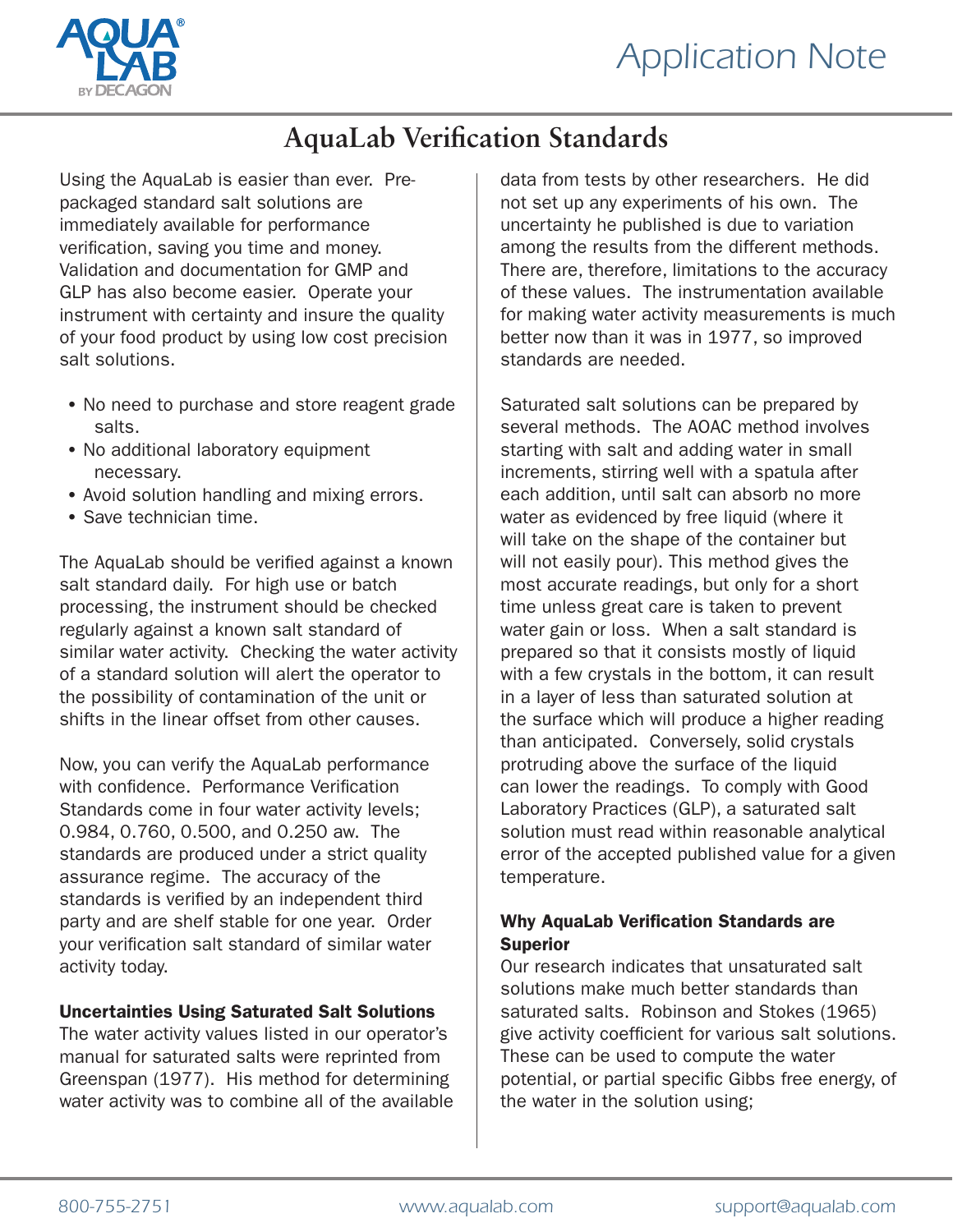

# $\Psi = -\phi \gamma cRT$  (1)

where  $\Psi$  is the water potential,  $\phi$  is the number of active particles per molecule of solute (i.e., 2 for NaCl), γ is the activity coefficient, c is the

concentration of the solute (mol  $kg_1$ ), R is the gas constant  $(8.314 \text{ J} \text{ mol} \cdot 1 \text{ K} \cdot 1)$ , T is the Kelvin temperature. Water potential is related to water activity by the equation;

$$
a_w = \exp(\frac{\Psi M_w}{RT})
$$
 (2)

where  $M_w$  is the molecular weight of water (0.018 kg mol-1). When equations 1 and 2 are combined a simplified equation for water activity is obtained;

$$
a_w = \exp(-\phi \gamma c M_w) \tag{3}
$$

For example, equation 3 gives the aw in a 6M NaCl solution, ( $M_w = 0.018$  kg mol-1,  $\phi = 2$ , and  $y = 1.271$ ; from tables in Robinson and Stokes, 1965) as;

## $a_w = \exp(-2 \times 1.271 \times 6 \times 0.018) = 0.760$

It is important to note that equation 3 has no explicit temperature dependence. Available data on temperature dependence of  $\gamma$  indicates that its variation is less than  $\pm$  2% over the range 0 to 50°C for NaCl (Lang, 1967) and KCl (Campbell and Gardner, 1971) and no other terms have any temperature dependence.

A further advantage of unsaturated salts is that there is no solid phase present to affect the water activity of the solution. Salt in saturated solutions can exist in different states and result in uncertainty in the water activity values.

## Instructions for Using Decagon's Verification **Standards**

Simply empty one vial of standard solution into a sample dish and place the dish immediately into the AquaLab for measurement. Be gentle when using the drawer so as not to slosh the solution out of the dish. Each vial will fill a sample dish to just less than half full. If the drawer is pushed or pulled too quickly the solution will spill and contaminate the AquaLab. The following table shows the expected values.

| <b>Verification Standard</b> | <b>Water Activity</b> |
|------------------------------|-----------------------|
| Distilled H <sub>20</sub>    | $1.000 \pm 0.003$     |
| $0.5m$ KCI                   | $0.984 \pm 0.003$     |
| 6M NaCl                      | $0.760 + 0.003$       |
| 8.57M LiCl                   | $0.500 + 0.003$       |
| 13.41M LiCl                  | $0.250 + 0.003$       |

Verify that the AquaLab is functioning properly with any two of these solutions. We recommend that you choose a standard from the range in which you are measuring and distilled water (or another solution from the table).

1. Place the verification standard (do not start with water) in the AquaLab for measuring. When a final reading is reached, check it against the value listed above. If it is within ±0.003, place your second solution in the drawer for testing. It should read the value ±0.003 listed in the table above. If the readings are within the expected values your verification is complete.

2. If the first solution does not read within ±0.003 of the expected value, then you need to adjust the linear offset so that the solution reads correctly. Instructions for this are in your operator's manual. When you are finished measuring both standards the readings should be within ±0.003 of the predicted values.